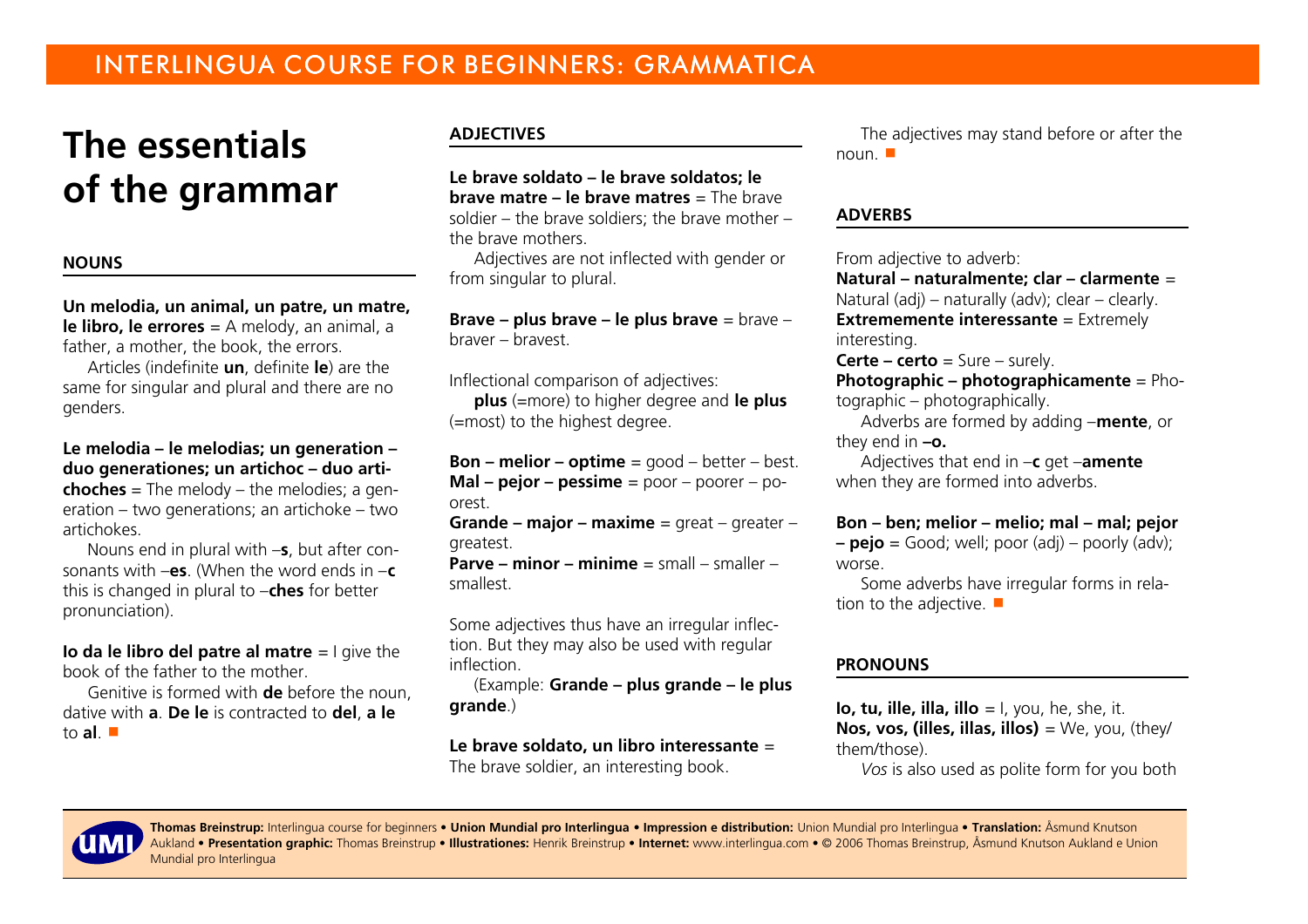# INTERLINGUA COURSE FOR BEGINNERS: GRAMMATICA

in singular and in plural.

 In objective form all these forms are treatedin accusative.

**A me, a te, a ille, a illa, a illo** = To me, toyou, to him, to her, to it/that. **A nos, a vos, a illes (a illas, a illos)** = To us,to you, to them.

 After comparative the accusative form isused except in the third person (**ille** etc.)

**Me, te, se, nos, vos, se** = Me, you, himself/herself/itself, us, you, themselves.

 The reflexive pronouns NB! **se** in the thirdperson singular and plural.

**Mi, tu, su** = My, your, his/her/its/ **Nostre, vostre, lor** = Our, yours, their.

 The possessive pronouns when they standbefore the noun are:

**Le mie, le tue, le sue** = mine, yours, his/her. **Le nostre, le vostre, le lore** = Ours, yours, theirs.

 The possessive pronouns when they standalone. In plural they get –**s** (**le mies** etc.).

**Il**: third person singular neutral, used as (subjective) personal pronoun, **il niva =** it snows (itis snowing), **il face frigido** = it is cold. **Il + haber** corresponds to *there is/there are* in English. **Il ha plure nove studentes in le schola iste anno***.* There are many new students in theschool this year.

**On**: indefinite (subjective) personal pronoun (**on crede** = one believes, **on spera** = one hopes).  $\blacksquare$ 

#### **NUMBERS**

**Un, duo, tres, quatro, cinque, sex, septe,octo, novem, dece** = One, two, three, four, five, six, seven, eight, nine, ten. **Dece-un, dece-duo, dece-tres,….dece-novem** = Eleven, twelve, thirteen,....nineteen. **Vinti, trenta, quaranta, cinquanta, sexanta, septanta, octanta, novanta** = Twenty, thirty,fourty, fifty, sixty, seventy, eighty, ninety. **Cento, mille, million, milliardo** = Hundred,thousand, million, billion.

**Prime, secunde, tertie, quarte, quinte, sexte, septime, octante, novante, decime** <sup>=</sup> First, second, third, fourth, fifth, sixth, seventh,eighth, ninth, tenth.

 **Vintesime, trentesime…** = Twentieth, thirtieth $\ldots$   $\blacksquare$ 

### **VERBS**

**Esser - es – esseva – ha essite** = To be –am/are/is/ – was/were – has/have been. **Haber – ha – habeva – ha habite** = To have –have/has – had – have had/has had.

**Essera – essere<sup>a</sup>** = will (in the future) be – would (in the future) be. **Habera – habere<sup>a</sup>** = Will (in the future) have –would (in the future) have.

**Essente** = Being.

**Habente** = Having.

 Auxiliary verbs are used to form combinedtenses of the verbs.

**Amar – ama – amava – ha amate** = To love –love/ loves – loved – has/have loved. **Scriber – scribe – scribeva – ha scribite** = To write – write/writes – wrote – has/have written. **Dormir – dormi – dormiva – ha dormite** = Tosleep – sleep/sleeps –slept – has/have slept.

**Amara – amarea** = Will love – would love. **Scribera – scriberea** = Will write – would write. **Dormira – dormire<sup>a</sup>** = Will sleep – would sleep.

**Amante** = loving (in the process of loving).**Scribente** = writing. **Dormiente** = sleeping.

 $A$ ma $I = |$ <sub>OVe</sub> $|$  **Scribe!** = Write!**Dormi!** = Sleep!

The common verbs follow one and the same pattern, whether they end in –**ar**, -**er** or –**ir**.Verbs with –**er** have the form –**ite**, and with

–**ir** the form –**iente**.

Note the stress: -**ra** and –**rea**.

**Illa es amate** = she is (being) loved. **Illa ha essite amate** = she has been loved/ she has been in the process of being loved.Passive is formed with **esser**.